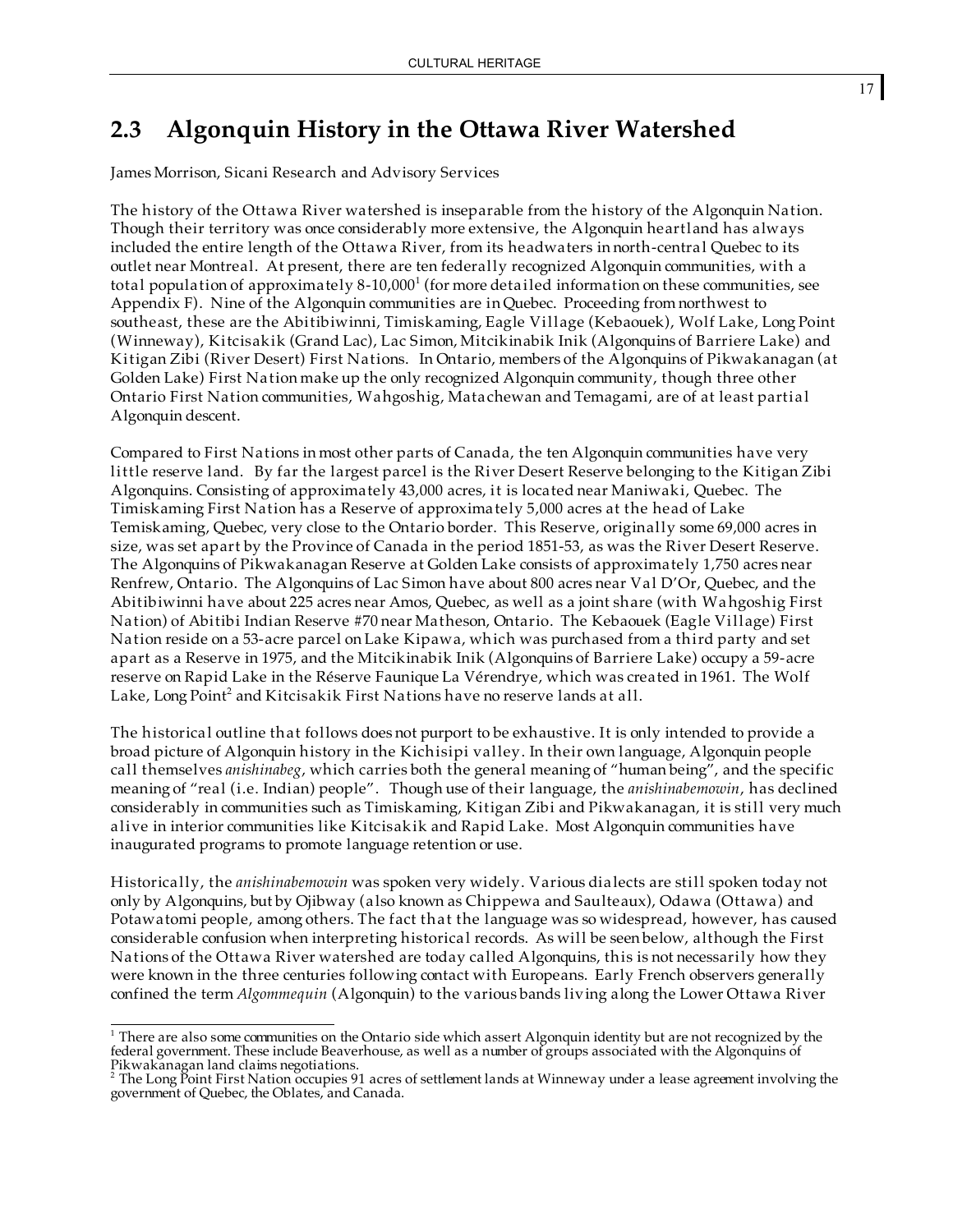drainage, whose descendants now belong mainly to the Algonquins of Pikwakanagan (at Golden Lake) and Kitigan Zibi (River Desert) First Nations. Those *anishnabeg* living in the Upper Ottawa Valley and northeastward towards the headwaters of the river, by contrast, were known by several different tribal and group names, including *Nipissings*, *Timiskamings*, *Abitibis*, *Têtes de Boules* and *gens des terres*. By the end of the  $17<sup>th</sup>$  century, however, as the French moved further inland, they used the generic term *Algonquin* for all groups they encountered who spoke the same language (ie. Ojibway, Potawatomi, etc.).

## **2.3.1 Algonquin Origins**

Algonquin people believe they have always lived in the Ottawa Valley, an understanding which is reflected in their traditional stories. The anthropologist Frank Speck collected a number of these Algonquin legends, including the following narrative about the pursuit of a giant beaver, when carrying out fieldwork at Timiskaming Reserve in the summer of 1913.

#### *Wiskedjak Pursues the Beaver*

*Wiskedjak was traveling about looking for adventures. He never succeeded in anything he tried to do. He never did well and was always hungry. In his travels he came to Kiwegoma "Turnback-lake" (Dumoine Lake). Now he even had no canoe, but he was a great swimmer. When he* came to Kiwegoma, he found it even too big to swim, so he started to walk around it. He wanted to hunt beaver. On one side of the lake, he came to a round, high mountain that looked like a beaver-lodge. In front of it he found deep water, just as there is in front of a beaver lodge. And a *little way off shore was a little island with many grasses; just as the beaver provides a winter supply of greens for himself near his lodge, so this island he supposed to be the beaver's winter supply and the mountain his lodge. Wiskedjak wanted to get this great beaver, but did not know* how to get at him. Then he thought of draining the lake, so he went way around to the lower end *and broke away the dam so that the water would run off. Soon the water began to go, and* Wiskedjak lingered about, waiting for it to get low enough to get at the beaver. Pretty soon he took a nap. When he woke up, it was rather late and he hurried back to the mountain only to find that *the beaver had gone. Now he thought the beaver might have escaped over the dam with the water,* so he started back, and sure enough he saw the beaver going over the dam. "Now", said he, "I lost my beaver". He followed hard after him and had lots of trouble to keep up. He followed him *past Coulonge River and Pembroke Lakes. But when the beaver reached Calumet chutes, he was afraid to go through and took to the portage. Then Wiskedjak saw him and chased him harder over* the portage. When he got to the lower end, he lost sight of the beaver and started back up river *(Ottawa River). When he got to the upper end of the portage, he saw fresh tracks. "Well", said he, "there has been somebody here. I wonder if I could trace him. We might have something to* eat". Then he followed the track to the lower end of the portage where he had already been, but *nobody was there. So he went back to the upper end of the portage and there saw more fresh* tracks leading to the lower end. These he followed to where he had been twice before, but saw no *beaver. He then discovered that they were his own tracks he had been following and gave it up. The tracks back and forth can be seen plainly today imprinted on the stone of Calumet portage, which the Indians call Wiskedjak tracks (Speck 1-3).*

Dr Speck's informant, Ben McKenzie, who had been raised as a member of the *Kiwegoma Anishnabeg* or Dumoine Band (now the Wolf Lake First Nation), told Speck that he had learned the stories from elders of that band when he was a young man. Since Ben McKenzie was born in 1847, his traditional education would have taken place in the 1860s.

Wiskedjak (Wisakedjak), also called Nenabojo (Nanabush), was the great culture hero of the Anishnabeg (Cuoq 1886: 442). Often personified as the Canada Jay (still known popularly as the Whisky Jack), this trickster-transformer also features prominently in the legends of the neighbouring Cree and Ojibway. Elders would tell these stories in cycles, generally in the wintertime, as a way of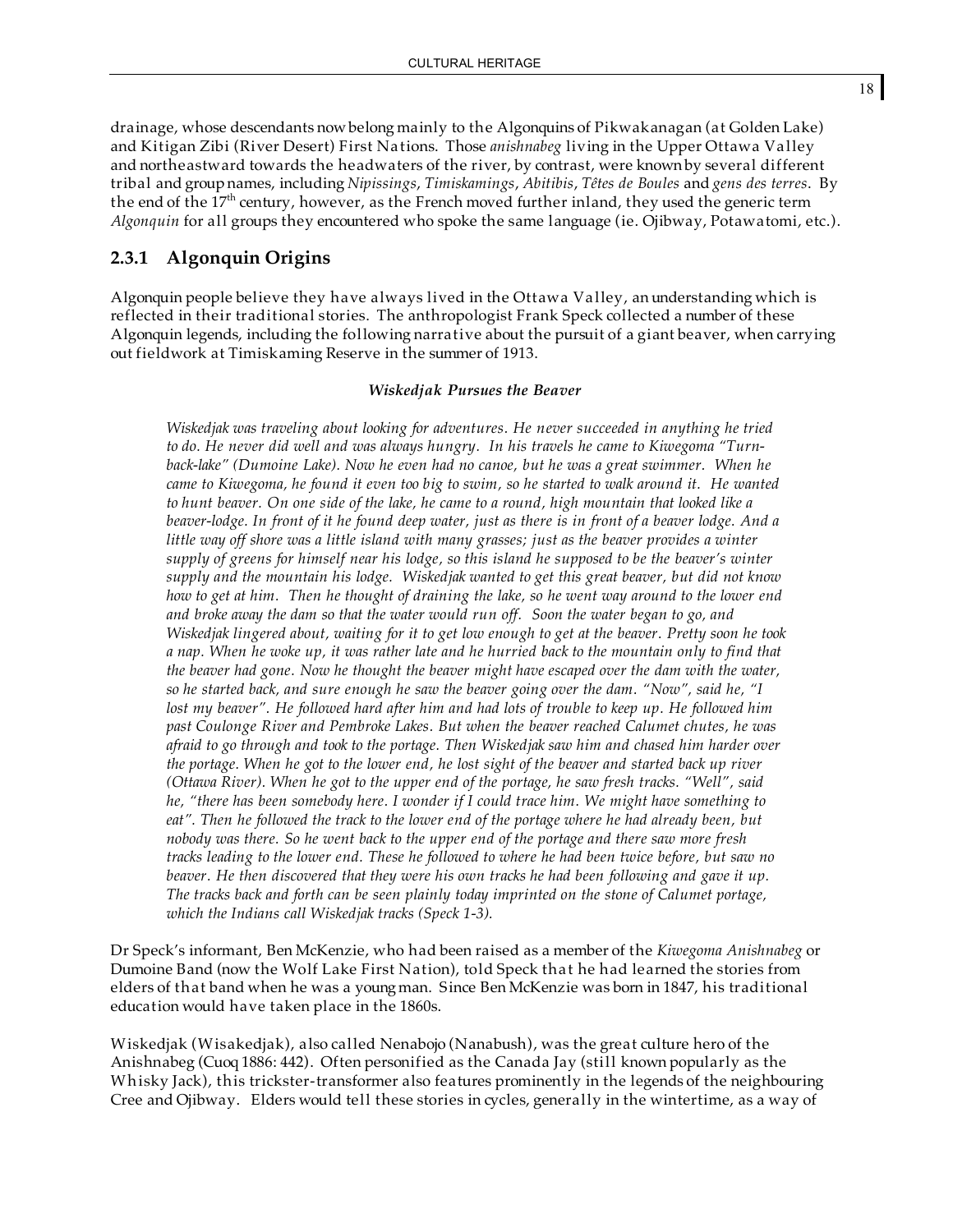providing the youth of the band with spiritual and moral direction. In the story above, Wiskedjak drains Grand Lac Dumoine in order to hunt a giant beaver, whose lodge had taken the form of a very large mountain. The French trader and explorer Nicolas Perrot (1644-1717) recorded an analogous story in his memoirs, which he obtained from the Nipissing and the Amikwa (literally, "beaver people"), both of them *anishnabe*-speaking groups living to the west of the Algonquins. They told Perrot that a giant beaver (from whom the Amikwa claimed descent) had entered the French River from Lake Huron, creating a series of dams as it traveled eastward through Lake Nipissing and along the Ottawa River. These eventually turned into rapids and portages. The last dam the beaver built became the Calumet rapids, at which point the beaver died, and was buried to the north of Calumet Lake, in a mountain in the shape of a beaver (Perrot 36-37 and Blair 62-63). This would have been the mountain featured in Ben McKenzie's story.

The Jesuit historian P. F.X. de Charlevoix, who traveled through the great lakes region in 1721, tells a similar story about Amikwa origins, though he gives the great beaver's final burial place as a mountain on the north shore of Lake Nipissing (De Charlevoix 417-418). Charlevoix and Nicolas Perrot, as it turned out, had heard only the second half of the story. The first part, which the surveyor Robert Bell collected in 1891 from Joseph Misabi, an Ojibway from the French River, directly links the story Ben McKenzie told Frank Speck to the legend recounted by Nicolas Perrot two centuries earlier. In ancient times, Joseph Misabi recounted to Bell, Kitchigami (Lake Superior) was the pond of the great beaver, the *Manitou Amik*. His dam was at the outlet where the Sault Ste Marie rapids (*Bawating*) now exist. Here he lived for many years until one day Nenabozho (Wiskedjak) decided to hunt him. The cunning trickster sent his wife to the outlet to break the dam, which would lower the water and, he hoped, frighten the great beaver into leaving his lodge. But the beaver was too clever, and escaped before Nenabozho could find him. Angry at his wife for failing to stop the beaver, Nenabozho kicked her through the air, which turned her into stone. She landed on the north side of Lake Superior, forming the hill called Gros Cap. In the meantime, the great beaver *Manitou Amik* hurried along the north channel of Lake Huron and turnedup the French River, tearing up the rocks through the back action of its feet and forming a long series of dams, now rapids. He passed through Lake Nipissing and on down the Ottawa River, ending up at the big island, where the Ottawa joins the great Noddaway River (the St Lawrence). Here he stopped and was turned to stone like his wife, forming a large hill (Montreal Mountain) ("Nenabozhoo Hunts the Manitou Amik").

This story can be interpreted in a number of ways. On one level, it can be taken as a myth of national origins. Though the beaver's final resting place varies, the sites all fall within the historic range of the eastern *anishnabeg*, basically between the north shore of Lake Huron and Montreal. But there is a core of even deeper historical truth to the legend. Giant beavers, along with many other now-extinct megafauna, inhabited North America between 10 and 12,000 years ago. Their remains have been found in various locations, including Ontario. Moreover, the story of the trickster-transformer draining Lake Superior or Dumoine Lake in pursuit of the beaver, who then creates rapids and portages as it flees to the east, evokes the natural history of the great lakes basin and the Ottawa River watershed in the aftermath of the last great ice age.

With the retreat of the Wisconsin glacier, an enormous glacial lake (which geologists have dubbed Agassiz) covered virtually all of Manitoba, and parts of Saskatchewan, North Dakota, Minnesota and Ontario for much of the period between 15,000 and 8,000 years ago. This lake first drained southward into the Mississippi, then southeastward into what became the Lake Superior basin, and finally due eastward into another glacial lake called Barlow-Ojibway, which covered present northeastern Ontario and northwestern Quebec. The remains of the northern glacier, however, prevented Lake Barlow-Ojibway from draining into James Bay, and a great mass of glacial debris blocked the southward flow of water into what is now the Ottawa River. Over a period of about two thousand years, the northern ice gradually melted. The waters of Lake Barlow-Ojibway eventually cut through the debris blocking the flow to the south and about 8,000 years ago, the whole lake abruptly (in geological terms) emptied into James Bay. Further to the east, when the vast Laurentide ice sheet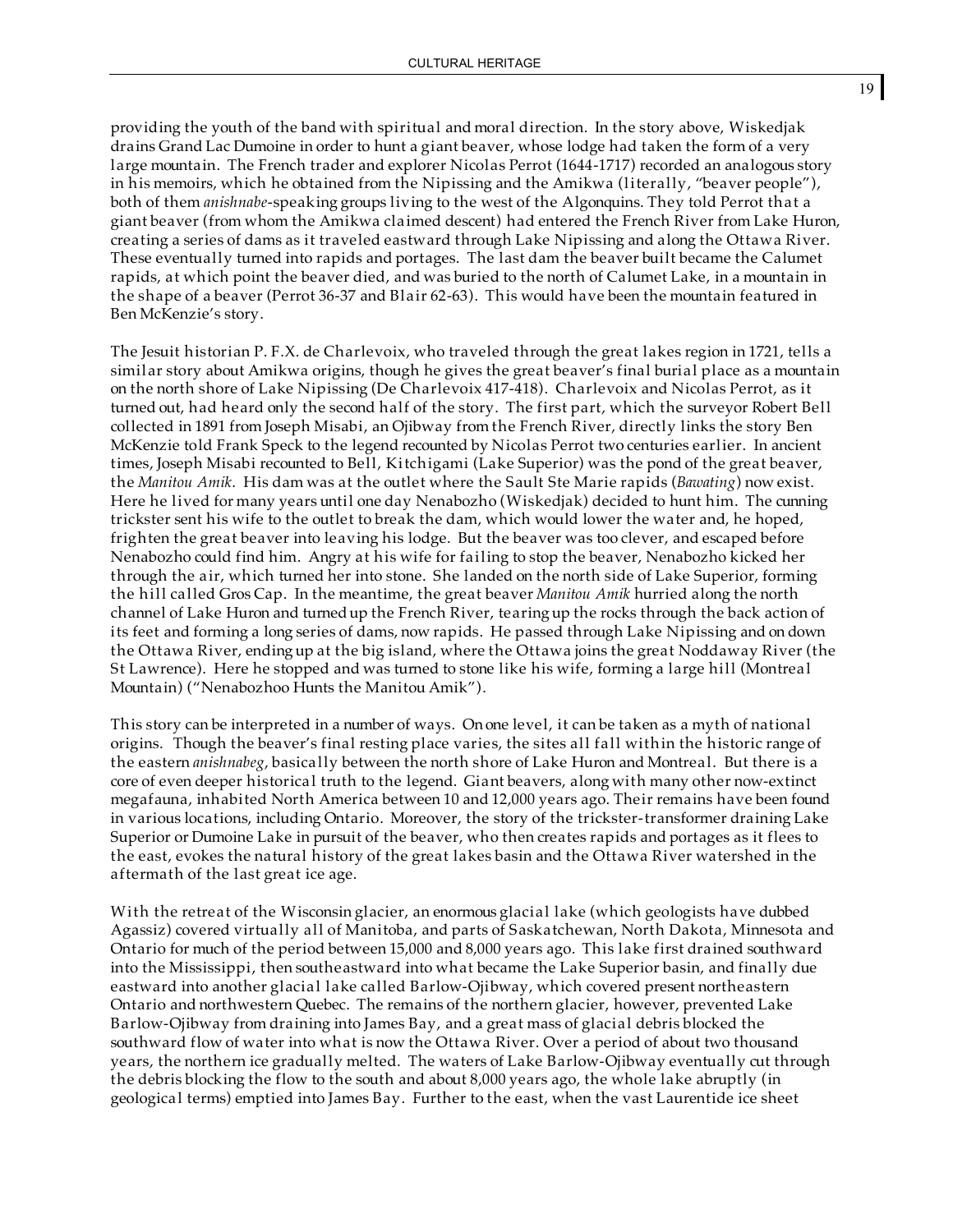began retreating from the Ottawa Valley, also about 15,000 years ago, the valley was immediately flooded by salt waters from the Atlantic Ocean, forming an inland sea. There was a rich diversity of marine life within this Champlain Sea (as geologists named it), including some of the largest mammals on earth, such as the Bowhead Whale (the skeleton of one was found at Pembroke in the 1970s). The earth's crust eventually adjusted to the immense weight of the glacier and the sea drained, a process which ended about 10,000 years ago, being replaced for a few more thousand years by an enlarged, but gradually reducing, version of the Ottawa River, fed by fresh water from glacial lakes Agassiz and Barlow-Ojibway.

It was during this period between 10,000 and 8,000 years ago that the first tangible signs of human occupation appear in what is now the Ottawa River watershed. Though the archaeological evidence is often very difficult to find (because of the problem in identifying the original shoreline of the Champlain Sea and Lake Barlow-Ojibway), it appears that mobile groups of hunter/gatherers entered the region and began exploiting the available resources, which would have included animal species like caribou and beaver. It may in fact be this ancient history of the draining of lakes and the emergence of rivers that is recorded in myths like Ben McKenzie's story of Wiskedjak and the giant beaver.

For the period beginning about six thousand years ago, the evidence of human occupation is much more abundant. For example, archaeological excavations carried out for many years on Allumette Island and nearby Morrison Island by the late amateur archaeologist Clyde Kennedy (and others) have turnedup an enormous variety of artefacts, which include stone and bone tools as well as native copper implements originating on Lake Superior. The people who inhabited these sites appear to have followed a seasonal round of hunting, fishing and gathering, and they were clearly integrated into longdistance trading networks. In addition to Lake Superior copper, the materials they were using to manufacture tools included quartzite from Manitoulin Island and Vermont, and chert from various locations between the north shore of Lake Ontario and the southern shores of Lake Huron. Though archaeologists are reluctant to speculate about ethnic continuity, the lifestyle of these Shield Archaic people was remarkably similar to that of the Algonquins encountered by the first Europeans. When coupled with the oral history, there is little reason to suppose they are not the same people (Clermont, Chapdeleine and Cinq-Mars).

#### **2.3.2 The Algonquin Sense of Place**

As the anthropologist Frank Speck discovered when collecting Algonquin legends, Wiskedjak's adventures are always located within the territory of the band whose member is telling the story. In Ben McKenzie's story of the giant beaver, he refers specifically to the Dumoine and Coulonge Rivers, "Pembroke lakes" (i.e. lower andupper Allumette lakes), and the Calumet chutes or rapids. The larger river, down which Wiskedjak finally proceeds, says Dr Speck, was the *Kichi sipi*, literally "big river". This has always been the Algonquin name for the Ottawa River, an obvious reference to its length and breadth. Samuel de Champlain and other early French explorers identified the band who occupied the immediate vicinity of the Allumette lakes and Calumet portage, and whose summer village onMorrison Island Champlain visited in 1613, as the *Kichesipirini* (Kichi sipi irini), literally "big river people". Exactly three centuries later, Frank Speck was told that the bands living along the Ottawa were still known as the *Kichi sipi anishnabeg*, "big river people". <sup>3</sup> The Algonquin name of the river has survived (in translation) as "Grand River" or "Grande Rivière", a term first recorded by the Sulpicians Dollier de Casson and Bréhant de Galinée on the map legend illustrating their 1669-70 voyage of discovery through part of the great lakes. That particular name for the river was still in commonuse among European traders and settlers in the 18th and 19th centuries.

20

<sup>3</sup> The Algonquin terms *irini* (now "inini") and *anishnabeg* are synonyms. Both are still in use today. The Timiskaming Algonquins call themselves *Saugeen Anishnabeg* while the Algonquins of Barriere Lake call themselves *Mitcikinabik inik*.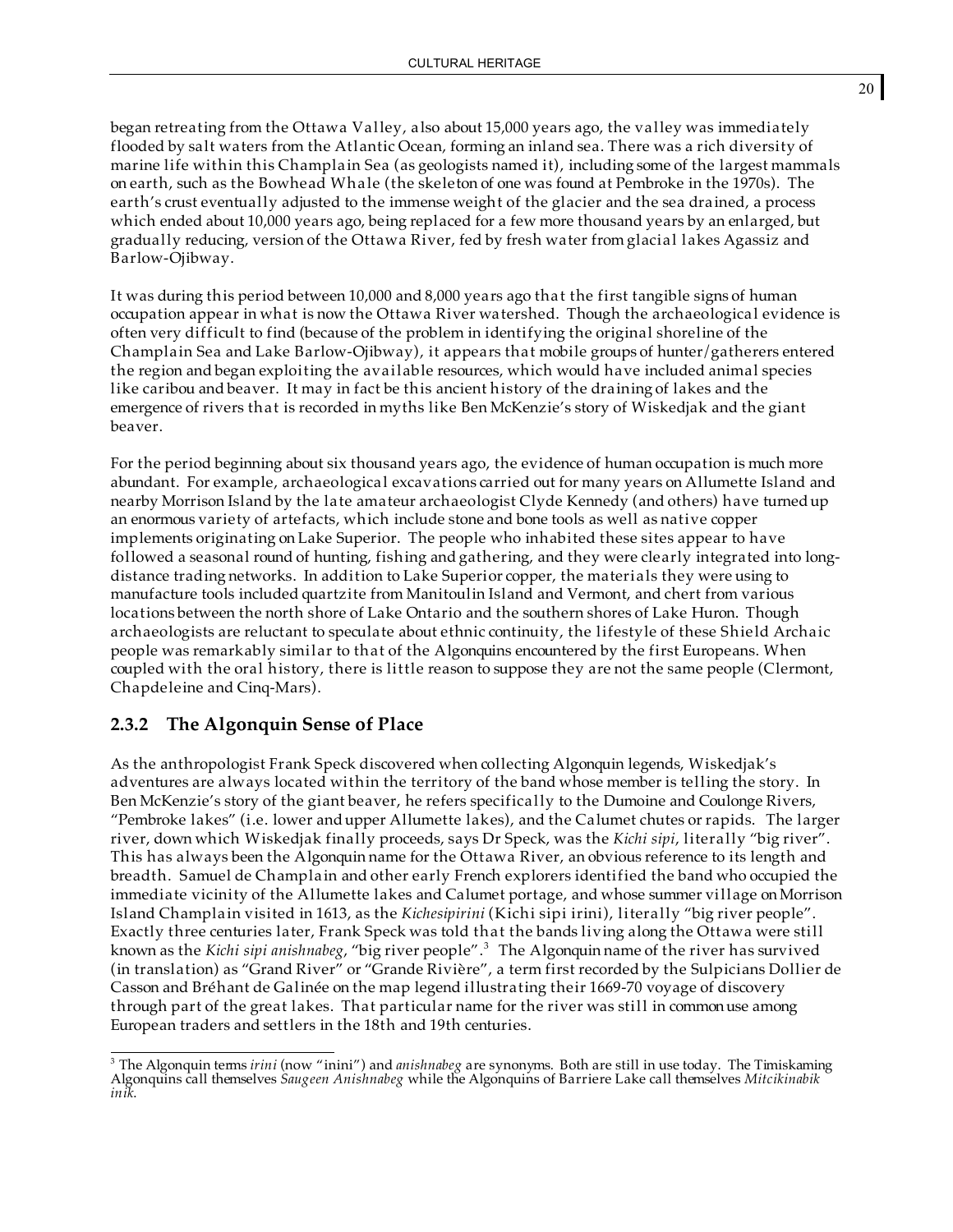The Ottawa River takes its rise about 250 kilometers north of the present cities of Ottawa and Gatineau in Lac *Capimichigama*; also known as Lac Travers or Cross Lake (its full *anishnabe* meaning is "crossing from one watershed to another"). From *Capimichigama*, which is within the traditional territory of the Algonquins of Barriere Lake, the Ottawa flows westward, then southward, then southeastward for about 1200 kilometers, before joining the St Lawrence River near Montreal. Unlike modern geographers, however, Algonquin people never used the same name for an entire watershed. They confined the term *Kichi sipi* to the lower part of the river, from *Matawang*, now Mattawa (which means "where the river divides"), down to Lake of Two Mountains<sup>4</sup>. The uppermost sections of what is now called the Ottawa, which are really a continuous series of linked river expansions, had many different names. The best known of these upper sections is *Temiskaming Sagahigan*, literally "deep water lake", which forms part of the current boundary between Ontario and Quebec. But even that name applied only to the northernmost, and widest, portion of present Lake Temiskaming. The section below the narrows was known, appropriately enough, as *obawjewanong Sagahigan*, or "narrowed-current lake". That part of the same river flowing frommodern Lac des Quinzes into the head of Lake Temiskaming (called the Quinze River in Quebec) was known as *wanaweia sipi* or "dirty water river". Algonquin names for other prominent sections of the watershed include *Kichi Saki* or "big-outlet" (for Grand Lac Victoria), and *Mitcikinabikong*, or "place of the stone fence or weir", which was translated directly into French as Lac Barrière.

Apart from Mattawa, almost none of the Algonquin place names on the Lower Ottawa have survived in commonusage. Instead, for over three hundred years, names such as the Long Sault, Chaudiere, Lac des Chats, Calumet, Allumettes, Des Joachims and Dumoine have reflected the long history of French exploration and trade in the valley. Some of these place names, like Des Joachims and Dumoine, are obviously of European origin. The original Algonquin name of the Dumoine River (still used by elders of the Wolf Lake and Eagle Village First Nations) is *aginagwasi sipi*. As with Lake Barrière, however, many other French toponyms turn out to be literal translations of their original Algonquin names. This process dates back to the very beginning of upriver exploration, as evidenced by the writings of Samuel de Champlain, the first European to record the features of what he called the "Rivière des Algommequins" or Algonquin River. On 31 May 1613, after paddling through what is now the Lake of Two Mountains, Champlain and his companions "passed a rapid which is called by the inhabitants *Quenechouan*. It is full of stones and rocks, and the water flows through them with great swiftness". The word *Quenechouan* (*Kinodjiwan*) means "long rapid" in Algonquin, and this 20 kilometre stretch of the river (eventually submerged by the Carillon and Grenville canals) was known ever after as the Long Sault.

On 4 June 1613, Champlain came across a wide deep basin where "the water whirls around to such an extent, and in the middle sendsup such big swirls, that the Indians call it *Asticou*, which means 'boiler' (Biggar 268). <sup>5</sup> He dubbed this feature the "Sault de la Chaudière", a name which still applies to the famous rapids between the cities of Ottawa and Gatineau. Champlain also described the traditional ceremony which he witnessed at the falls on his return journey a week later, as performed by the Algonquin canoe party which was accompanying him back to Quebec:

Having carried their canoes to the foot of the fall, they assemble in one place, where one of them *takes up a collection with a wooden plate into which each puts a piece of tobacco. After the* collection, the plate is set down in the middle of the group and all dance about it, singing after *their fashion. Then one of the chiefs makes a speech, pointing out for years they have been*

21

<sup>&</sup>lt;sup>4</sup> There are multiple theories about the origins and meaning of the word "Mattawa"; please refer to Chapter 5.2: A History of Mattawa for another example.

<sup>5</sup> The word *Asticou*must be a misprint in the original text, because the Algonquin word for small cauldrons or boilers (plural) is *Akikok*. Themissionary J.A. Cuoq says that the full name for the Chaudiere Falls is *Akikodjiwan*, which means "place where the water falls into stone basins whose rounded form resembles a boiler" (Cuoq 31).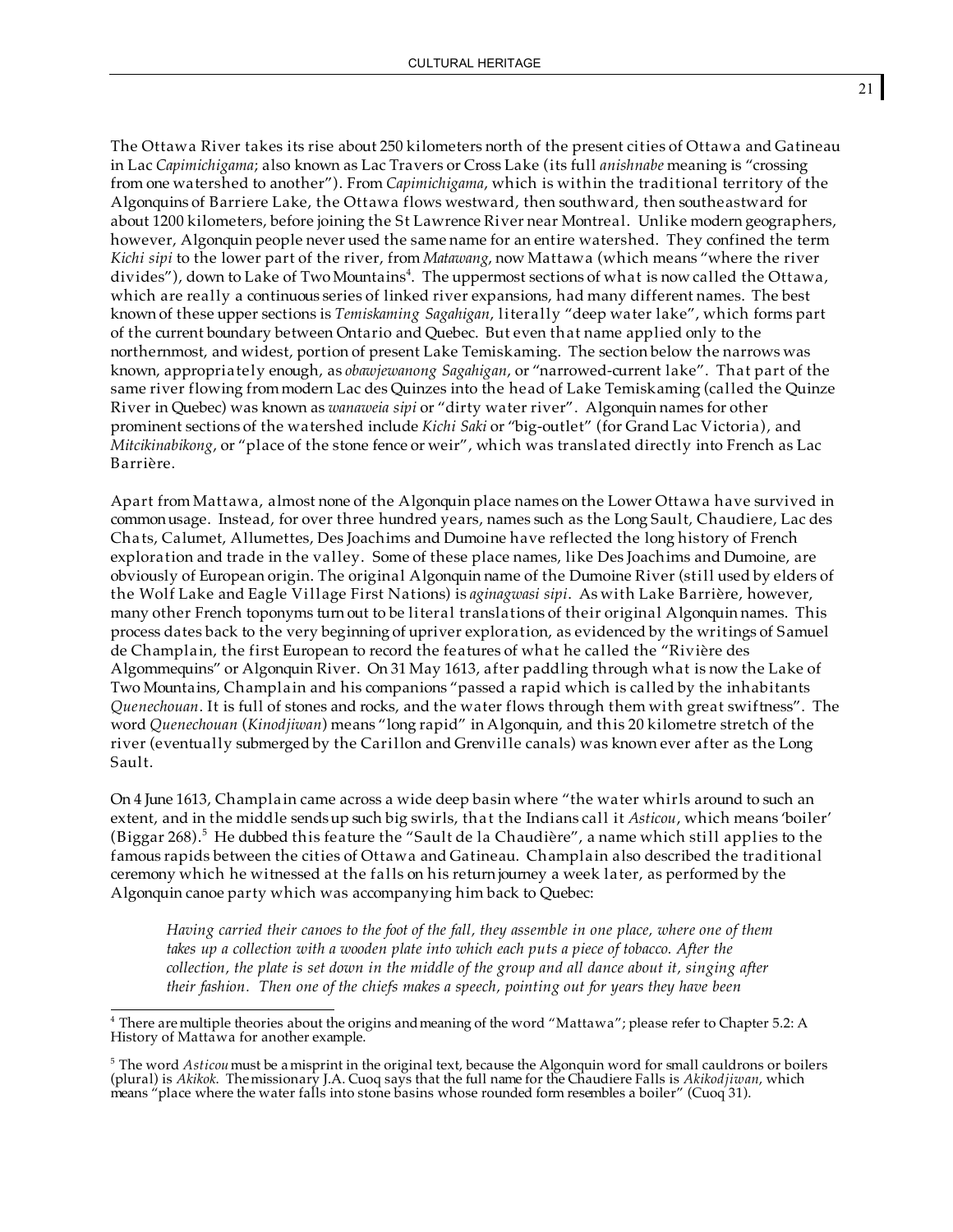*accustomed to make such an offering, and that thereby they receive protection from their enemies; that otherwise misfortune would happen to them, as the devil persuades them [...] When he has* finished, the orator takes the plate and throws the tobacco into the middle of the boiling water, and *all together utter a loud whoop.*

Shortly before arriving at the village of the *Kichi Sipi* Algonquins, Champlain passed a set of dangerous rapids, which are identified on the map of his travels as the "sault des Calumets", also described as "the Calumet stone rapids, which are like alabaster". This too is a translation of an Algonquin term, *Opwagani pawatik* or "pipe rapids". The stone at that place, so Ben McKenzie told Dr Frank Speck in 1913, was "suitable for making pipes and was there sought by the Indians for that purpose". The trader and explorer Pierre Esprit Radisson had made the same observation in the summer of 1660. The Calumet rapids, he said, were "so called because of the stones that are there very convenient to make tobacco pipes". In the *anishnabe* language, both tobacco (*n'asema*) and the calumet or pipe (*opwagan*) are animate objects, which reflects their centrality in the culture of the Algonquins (and other North American tribes). Tobacco was always an important part of Algonquin ceremonies, as Champlain had observed at the Chaudiere Falls, and all feasts, funerals, games and councils of peace or war involved the ritual smoking of the calumet. Champlain took part in one such ceremony when meeting with Chief Tessouat and the *Kichisipirini* at Morrison Island. Algonquin people also used the pipe as a measure of time and distance, a custom they passed on to French-Canadian settlers and voyageurs. Thus, the word *Nijopwagan* ("deux pipes") meant the time it took to smoke two pipes, which was approximately an hour (Cuoq 1893: 142 and Grant 77).

It might seem strange that the *Kichi sipi*, or "great river of the Algonquins", is now known as the Ottawa River. But use of the latter name can be traced to the later 17th century. When Pierre Radisson passed the Calumet rapids in 1660, he was traveling with a large flotilla of canoes from the upper great lakes that were going down to Montreal to trade. Most were "Ottawak" (as Radisson called them) and other closely related groups. In the 17th century, the *Odawa* (Ottawa) occupied the arc of land between eastern Lake Huron, the Bruce Peninsula, the Manitoulin Island chain and the Straits of Mackinac. There are still large numbers of Odawa people living onManitoulin Island and in northern Michigan to this day. It has generally been argued (following the Recollet missionary Gabriel Sagard) that the word *Odawa* (Ottawa) is a contraction of the Huron word *Ondatawwat*, meaning "Cheveux Relevés" or "raised hairs". Samuel de Champlain met three hundred members of a nation he called the "Cheveux Relevés" on his second trip inland in the summer of 1615. They were gathering blueberries near the mouth of the French River. However, it is also possible that *Odawa* is derived from *atawe*, the *anishnabe* word for trader. According to Champlain and later observers, trading was an important part of the "Cheveux Relevez" way of life.

Whatever the origin of their name, the *Odawa* lived on Lake Huron, not in the Ottawa Valley. It was their predominant role as middlemen in the fur trade in the second half of the 17th century, not their place of residence that led Montreal traders and government officials to start calling the Algonquin River the River of the *Odawa*. The trader Nicolas Perrot, who came to Canada in 1660, and spent much of his career in the upper great lakes, uses the latter term consistently in his memoirs, and he was joined by other French historians and mapmakers. It should be pointed out, however, that the English spelling "Ottawa" is much closer to the original Indianusage than its current French equivalent. As the 19th-century missionary linguist J.A. Cuoq explains, the word *Odawa* was never pronounced "Outaouais". 6

# **2.3.3 Algonquin, French and Iroquois**

<sup>6</sup> "Qu'on continue donc <sup>à</sup> écrire *Ottawa*, comme on prononce, et non pas *Outaouais*, comme on ne prononce pas, et comme on n'a jamais prononcé" (Cuoq 1886 : 311). The source of the error was the substitution of "ou" for the vowel sound written as "8<sup>"</sup> (as in "huit") in early French orthography of the word 8ta8ois. The English "w" is much closer to the actual sound.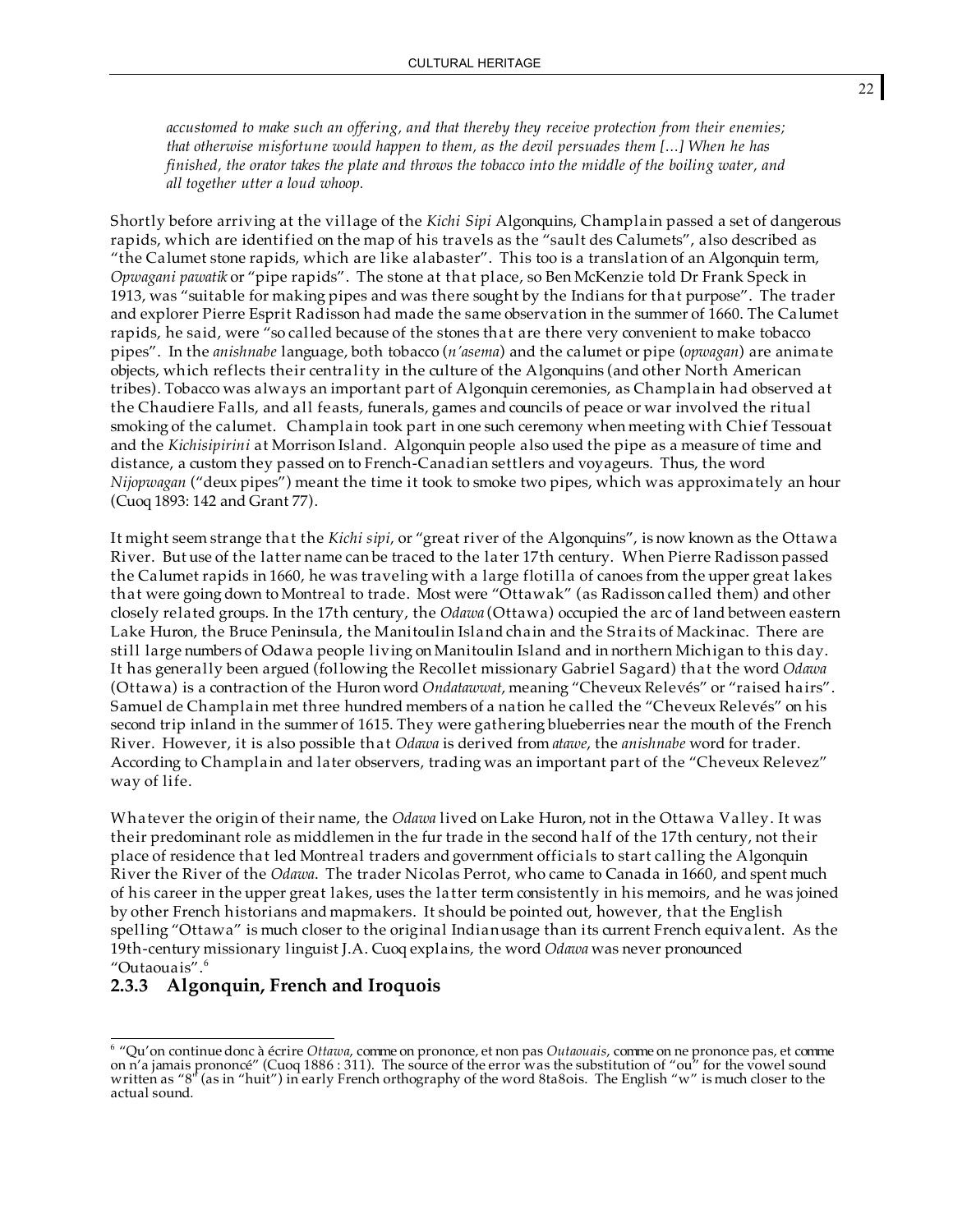Samuel de Champlain first encountered *Algommequins* (Algonquins) in 1603 at Tadoussac, where they and their *Montagnais* and *Etchemin* (*Maliseet*) allies were celebrating a victory over their traditional enemies, the Five Nations Iroquois. For the Algonquins, this was certainly not their first meeting with the people they called *Wemitigojiwak* ("wooden ships"). They had already been trading with the French at Tadoussac for several years, and may well have had earlier encounters with Basque and Breton fishermen who had been active in the St Lawrence estuary for some two hundred years. The exact origin of the word Algonquin is unclear, but it seems to have been a name applied by outsiders. One suggestion is that it derives from the Maliseet term *elakomwik*, meaning "they are ourrelatives (or allies)". Champlain and early missionaries like the Recollets and Jesuits applied the name most commonly to a number of *anishnabe*-speaking bands then living in the Lower Ottawa Valley, who appear to have functioned as a trade and military alliance. The largest of these groups were the *Kichesipirini* or "Big River people", who had their main village onMorrison Island, and who probably consisted of more than one traditional band. Other related bands included the *Waweskarini* (literally *wawashkesh irini* or "deer people"), also known as the "Petite Nation des Algonquins", whose traditional lands were along the Rouge, Petite Nation and Lièvre Rivers immediately west of Montreal; the *Matouweskarini* ("Madawaska people"), whose territory lay along the river of that name, which flows into the Ottawa near modern Arnprior; the *Kinouchebiriiniouek* (*Kinozhe sipi iriniwag* or "Pike river people"), who probably inhabited the Bonnechere River drainage near Renfrew; and the *Onontchataronon*, also known as the people of Iroquet, after one of their chiefs, who lived along the South Nation River in what is now eastern Ontario.

The territory of these lower Algonquin bands extended no further up the Ottawa than Deep River. Their nearest neighbours to the west were the *Nipisiriniens (Nipising irini)*, another group of related bands who had their main summer village on the north side of Lake Nipissing (which Champlain visited in 1615) and whose territories extended over a considerable area in all directions from that lake, including parts of northeastern Georgian Bay, the Mattawa River drainage, and adjacent portions of the Ottawa River watershed. The southernmost winter encampments of the *Nipisiriniens* or Nipissings were close to the villages of the Iroquois-speaking Huron Confederacy inmodern Simcoe County. Famed for their religious prowess (the Huron called them "sorciers"), the Nipissings operated an extensive trading network in conjunction with their Huron allies. The Jesuits often classed them as Algonquin because they spoke that language, but until the mid-17th century, they were not always on the best of terms with *anishnabe* neighbours such as the *Kichesipirini*.

There were other bands living to the north, whose existence the early Europeans were only dimly aware of, and who may or may not have been part of the Algonquin alliance. Champlain was told of a group called the *Otaguotouemins* (*Kotakoutouemi*) whose territory extended inland from the rugged country between Deep River and Mattawa, and who seldom came out to the main river. The derivation of that name is obscure, but the same territory was occupied in the 19th century by what is now the Wolf Lake (formerly Dumoine) First Nation.<sup>7</sup> And the Jesuit Relation for 1640, drawing on the lost memoirs of the interpreter and trader Jean Nicolet de Belleborne (who spent the 1620s among the Nipissings), mentions several additional groups, among them the *Timiscimi* (Timiskamings) and *Outimagami* (Temagami). But early eyewitness accounts of these and other groups are lacking because, other than Nicolet and perhaps one or two others, no French people travelled on the Upper Ottawa north of Mattawa prior to 1670. Apart from Champlain's voyages, details of the Algonquin way of life in the first half of the 17th century are surprisingly rare. Even though Jesuit and Recollet missionaries travelled through the southern parts of Algonquin territory over the following years on their way to and from Huronia, they left little information about the inhabitants. The names of some of the bands ("Big River people", "Madawaska River people") suggest that Algonquin territorial organization was based on watersheds, which was certainly the case two hundred years later. The bands also maintained their boundaries zealously. As Champlain and others noted, the *Kichisipirini* levied tolls on the Hurons, Nipissings, and

<sup>7</sup> It has recently been suggested that these people were ancestral to themodern Algonquins of *Kitcisakik* (Grand Lac), though that doesn't seemto fit with Champlain's territorial description (Chamberland et al.).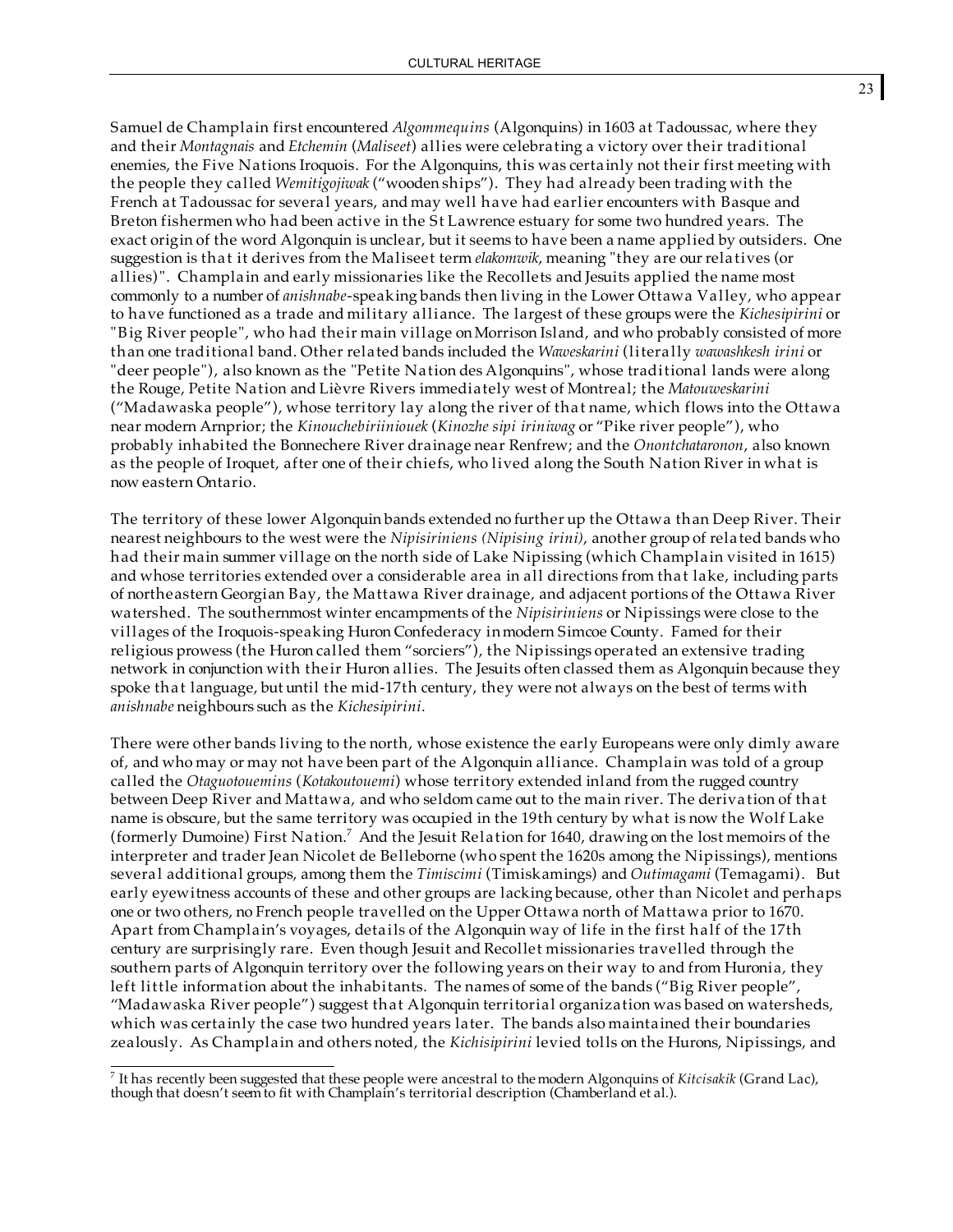any other groups passing up and down the river by Allumette Island. So too did the Nipissings within their own territories. Each band had one or more "Captains", a word the French translated literally from the *anishnabe* word *Okima*, meaning Chief. Whil e these chiefs were chosen for their leadership abilities (and usually for their spiritual powers), the bands were not organized hierarchically (unlike European societies). Chiefs could not coerce members to do their bidding, and what powers they had were only exercised during the summer gathering period, when the various families came together to take part in communal activities.

Though the Algonquins were sometimes described as nomadic, this was only by comparison with the more sedentary Iroquois and Huron. Generally speaking, families remained within their band's territory, following a seasonal round of resource harvesting activities. During the winter, they lived in the bush in extended families, hunting large game like moose and deer, and trapping fur-bearing animals, particularly beaver, which was valued both for its pelt and flesh. Though fishing took place year-round, it was most productive between spring and fall. Champlain mentioned that Muskrat Lake (near Cobden) was an important fishery for all the people in the surrounding area, and that the Nipissings took great quantities of sturgeon, pike and carp, some of them of enormous size, from both their lake and the (aptly-named) Sturgeon River. The Nipissings and the Algonquin bands along the Lower Ottawa also practised a form of slash and burnagriculture. Champlain saw cornfields at Muskrat Lake and peas, beans and squash, as well as corn, growing on Allumette Island. However, he noted that the soil was relatively poor, and that the Algonquins, unlike the Hurons, relied more on hunting than on tilling the soil.

Living as they did on a major water route between the Atlantic coast and the interior of North America, the Nipissings and Algonquins were intimately involved in inter-tribal trade. Their closest economic relations were with the Hurons, who traded corn and cornmeal, wampum and fish nets with both the Nipissings and Algonquins in exchange for furs and dried fish. The Nipissings and Algonquins in turn secured pelts (in addition to their own fur harvest) from Ojibway, Cree and other people living as far away as Lake Superior and James Bay. It was along these existing trade routes, using the same transportation systems, that European goods first made their way inland. In the later part of the century, French traders came inland themselves. But they discovered (as Champlain had earlier found out) that in order to do business, they had to follow Indian customs. This meant treaties of peace and military alliance, because only friends could trade.

Over the course of the 17th century, many of these Algonquin bands were considerably affected both by European diseases (particularly smallpox), and by ongoing warfare with the Five Nations Iroquois, who were gaining a military advantage by obtaining firearms from Dutch and English colonists on the Atlantic coast. Every summer, marauding canoe parties of *Matchi Nottaway* ("bad Snakes", as the Algonquins called the Iroquois) would harass people, both native and European, living on or near the Ottawa and St Lawrence Rivers. As a result, some of the lower Algonquins, particularly the Matouweskarini, the Onontchataronons and the Kichesipirini, whose hunting grounds lay directly along the Iroquois warpath, began spending their summers at Trois Rivières, or at the new French settlement of Ville Marie on Montréal Island (founded in 1642), though they still returnedupriver in the wintertime. The Upper Ottawa Valley between Deep River and Lake Temiskaming also became increasingly unsafe. By 1650, the Iroquois had destroyed the Huron Confederacy and were launching attacks on the Nipissings, who sought temporary safety in the interior, some of them fleeing along their habitual trade routes as far as northern Lake Superior. Other Nipissings and Algonquins, however, remained in their traditional territories. They simply avoided the Lower Ottawa in the summer, instead using a parallel route to Trois Rivières and Montreal that took them along the Upper Ottawa from the north end of Lake Temiskaming and across to the headwaters of the Lièvre and St Maurice Rivers.

The modern Algonquins of *Kitcisakik* and other interior communities have retained oral history about the Iroquois attacks, but such raids must have been relatively rare. In contrast to the Hurons, whose year-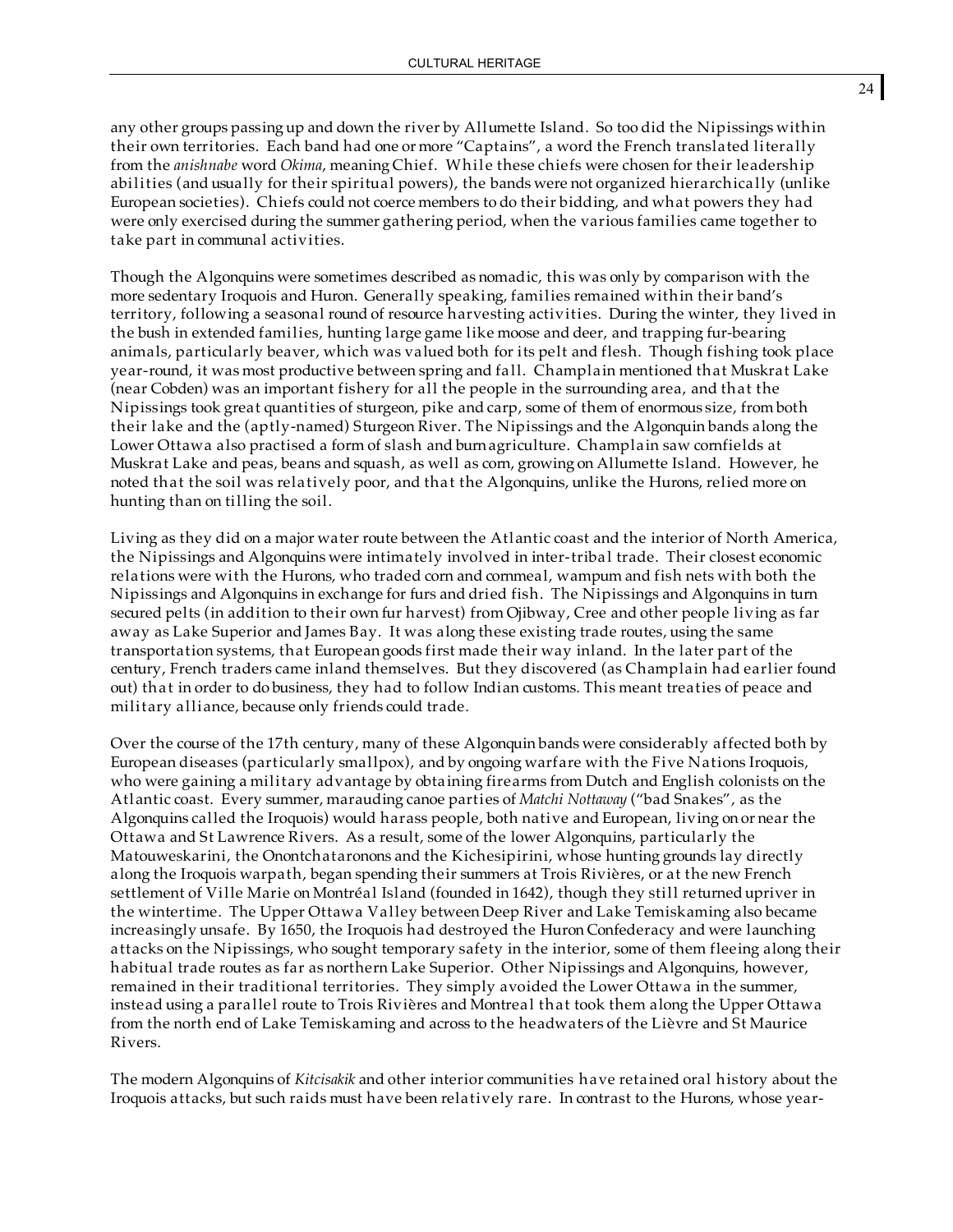round villages were easy targets for the Iroquois, Algonquin people only came together in sizeable numbers in the summertime. Except for vulnerable sites like Allumette Island and the mouth of the Sturgeon River on Lake Nipissing, most Algonquin villages would have been difficult to reach. The Iroquois used heavy elm canoes which were really only suitable for major waterways like the Lower Ottawa, unlike the lightweight bark canoes of the *anishnabeg*, which were adapted to the difficult rivers of the Shield (Coyne 10-11). Moreover, the Iroquois hardly ever raided north of the Ottawa or St Lawrence in the winter, because subsistence was so difficult. As the 17th-century Sulpician historian Dollier de Casson pointed out, game was scarcer in these regions than in their own country, and the Iroquois were poor fishermen (De Casson 76).

Throughout the latter half of the century, there were several truces or interludes of peace (accompanied by a profitable trade in furs), interrupted by frequent outbreaks of war. Though the Five Nations had better access to firearms, the conflict was not all one-sided. By the mid-1660s, French, Algonquin, Nipissing, Huron and Abenaki warriors were carrying the war to the main Iroquois villages in the Finger Lakes region of present upstate New York. In 1666, they captured and burned all the villages of the Mohawks, the easternmost of the Five Nations. The ensuing peace treaty in 1667 would limit Iroquois attacks for more than a decade. In the years that followed, the Iroquois took advantage of the peace to establish a series of villages along the north shore of Lake Ontario between modern Toronto and Gananoque, which made it easier for them to trade with the French settlements on the St Lawrence. This general northward movement, however, had unintended consequences. One of the conditions of the Treaty had required the Iroquois Confederacy to allow Jesuit missionaries into their villages. The result was a net population loss, particularly for the Mohawks, because the Jesuits eventually persuaded most of their converts to relocate to the Montreal region. Many of the new arrivals, who the Algonquins and Nipissings called *niina Nottaway* or "our Snakes" (which was also their name for the Hurons) settled at the Jesuit mission of *Kentake* or La Prairie on the south shore of the St Lawrence, which was moved somewhat later to what is now *Kahnawake*. By the mid-1670s, other Iroquois had joined a Sulpician mission to the Christian Hurons and Algonquins, located at what is now the intersection of Atwater and Sherbrooke Streets at the foot of "La Montagne" or Mount Royal (*Kanasetake* in Iroquois). Though these new arrivals were now French allies, they maintained close connections to their original villages (so much so that the French would later accuse them of carrying on contraband trade with the Dutch and English).

During the peaceful decade, French influence expanded enormously in the North American interior. French traders and missionaries flooded into the *pays d'en haut* or "upper country" (basically the area between the Ohio valley and the upper Great Lakes) and large trading parties from the interior Nations made annual summer visits to Montreal by way of the great lakes and the Ottawa or St Lawrence Rivers. By 1673, there were Jesuit missions at Sault Ste Marie and Michilimackinac and French trading posts as far north as *Piscotagemy* (Nighthawk) Lake, near modern Timmins, Ontario. Angry at French expansion, however, andurged on by the English authorities in New York, the Iroquois Confederacy broke the peace in 1680, ushering in another two decades of intermittent war. The westernmost Iroquois Nations, the Seneca, Cayuga and Onondaga, launched annual attacks on the French allies living to the north and west, with the ultimate aim of destroying the St Lawrence River colony once it had been isolated (Jennings 172-185). As in the 1640s, the *anishnabeg* of the Ottawa Valley and adjacent areas adopted various strategies to stay out of the line of fire. In 1682, 300 *Nipisiriniens* arrived at Montreal, and asked Governor le Febvre de la Barre for land as a temporary place of refuge "from the fury of the Iroquois". It is possible that these Nipissing arrivals included Timiskamings, because in August of 1684, forty warriors of the Nipissings and Timiskamings and 72 warriors of the Algonquins accompanied the Governor on an expedition against the Iroquois villages inupstate New York.

Despite Iroquois harassment, the fur trade in the Upper Ottawa Valley continued to flourish. By 1683, Montreal merchants had opened direct trade with the Nipissings and Timiskamings, establishing a post at Matabitchuan on the southwest side of Lake Temiskaming. The Chevalier de Troyes visited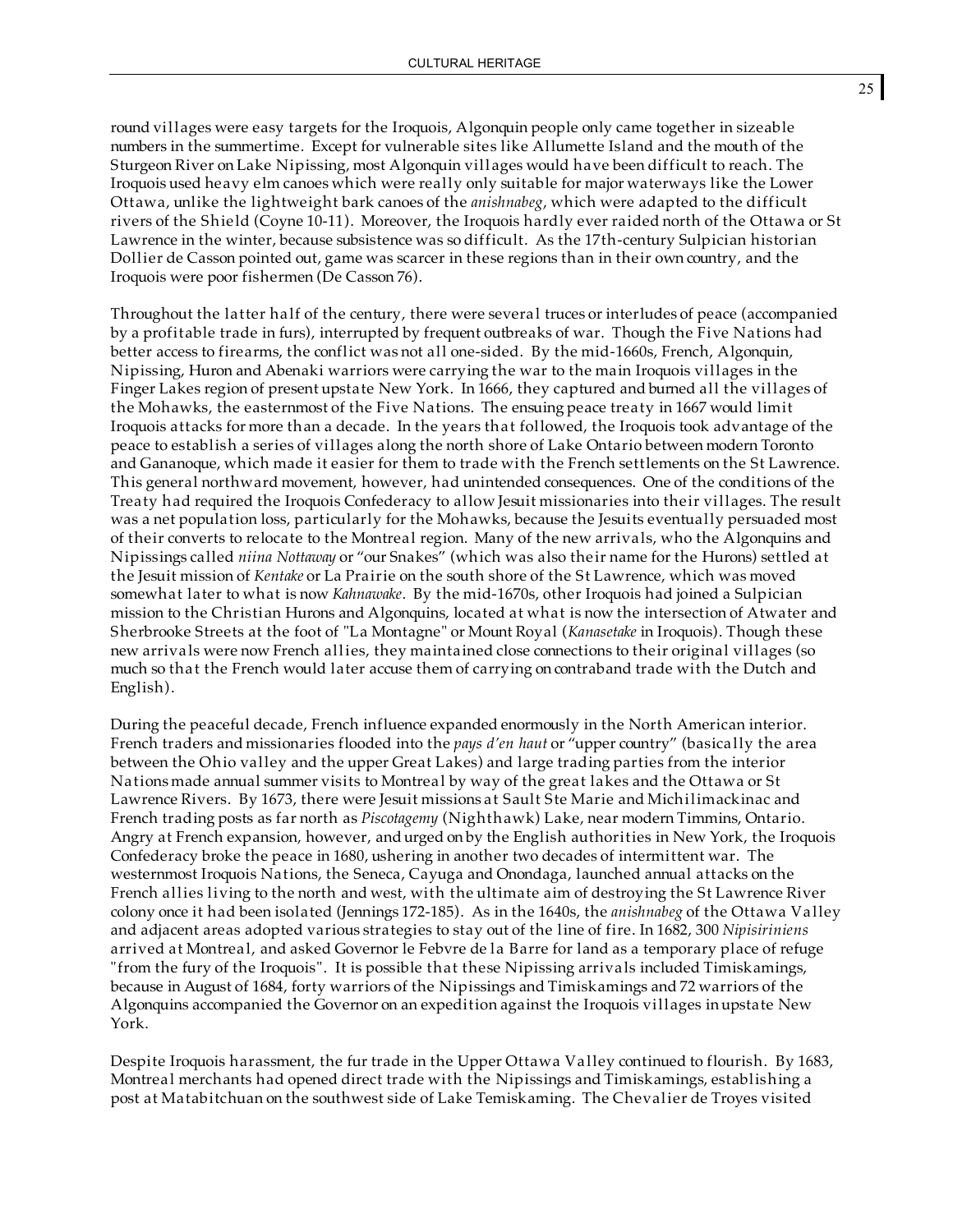this post in the June of 1686, on his way with a company of French soldiers to attack the Hudson's Bay Company posts on James Bay. On the expedition's return in September, the Chief of the Timiskamings guided them back to Montreal. In 1689, the eastern Iroquois launched a major attack on Lachine, killing or capturing both French settlers and the residents of Indian missions onMontreal Island. That same year, western Iroquois warriors also destroyed the French trading post on Lake Temiskaming. But the tide slowly began to turn against the Confederacy. In 1691, "domesticated Indians" helped ward off an attack on Montreal by English and Iroquois forces. According to the Jesuit historian Charlevoix, one of the leaders was the Timiskaming Chief "La Routine...at the head of a large party of his nation of Algonquins". In 1696, Odawa, Algonquin and Nipissing warriors - almost certainly including Timiskamings - accompanied Governor Frontenac on an expedition south of Lake Ontario, where they helped to destroy the Oneida and Onondaga villages. The Confederacy was also attacked from the west by the *anishinabe*-speaking Nations of the upper great lakes, including the Odawa, Ojibway and Potawatomi. According to Ojibway oral history, their war parties eventually drove the Iroquois out of what is now southern Ontario. By March of 1701, Onondaga ambassadors at a conference with the French Governor in Quebec were complaining that Algonquins and Nipissings were hunting near Fort Frontenac (Kingston), on lands that the Iroquois had always considered their own. Although historians still disagree over the extent to which the Iroquois Confederacy was weakened, these reverses certainly encouraged the Five Nations to seek an accommodation with France and her Indian allies. At the great Peace Treaty brokered by the French at Montreal in 1701, the Five Nations and their enemies agreed to end hostilities. The Indian Nations in the French alliance promised to return Iroquois prisoners, and the Five Nations agreed to remain neutral in case of further war between England and France. Algonquins, Nipissings and Timiskamings were among the Nations present at the Treaty council (Havard 210-214).

### **2.3.4 Algonquin People in the 18th Century**

With the passing of the Iroquois threat in 1701, the various bands of the Algonquin Nation would have undisturbed possession of the Ottawa River watershed for more than a century. Several decades of close contact with French officials and missionaries, however, together with the population decline caused by the Iroquois wars and epidemical diseases, had brought about changes in their social organization. This was particularly true for the Algonquins living along the Lower Ottawa. Many descendants of the *Weskarini*, *Onontchataronon* and other groups, who had been attending French missions since the 1630s, now spent their summers at the mission of La Montagne (*Kanasetake*), though they still returned to their hunting areas in the *Kichisipi* valley at other times of the year. These were the people that the French usually referred to as Algonquins. In their own language, they called themselves *Omamiwininiwak* or "downriver people" (Cuoq 1886: 298). In 1696, the Christian Huron and Iroquois and some of the Algonquins moved to Sault-au-Récollet on the north side of Montreal Island. The remaining *Omamiwininiwak* Algonquins moved their summer village to Sainte Anne du Bout de l'Isle (now Sainte Anne de Bellevue) at the western tip of the Island.

These mission villages were genuinely multi-ethnic, partially as a result of a century of warfare and disease. All Indian tribes adopted prisoners that they did not kill, which was an effective way of replenishing their populations. The most prominent example of this practice were the member Nations of the Iroquois Confederacy. According to the Jesuit historian Pierre Charlevoix, two-thirds of the Iroquois population by the mid-1660s consisted of captive Hurons, Neutrals and others. In the case of the *Omamiwininiwak*, while the core of the population were people of Algonquin origin, their numbers also included former captives (or their descendants) from the Iroquois Confederacy, *Mahicans* (Loups) and other New England tribes, and even Europeans from the English and Dutch settlements.

There were other groups of *anishnabeg* who had been visiting Montreal fromup the Ottawa River at regular intervals since the early 1680s. The majority of them were known to the Algonquins (and to the Odawa and Ojibway) as *Otickwagamik* or "last water people". These were the groups that the French called Nipissings (Cuoq 1886: 314). They were closely connected to the Timiskamings, who were also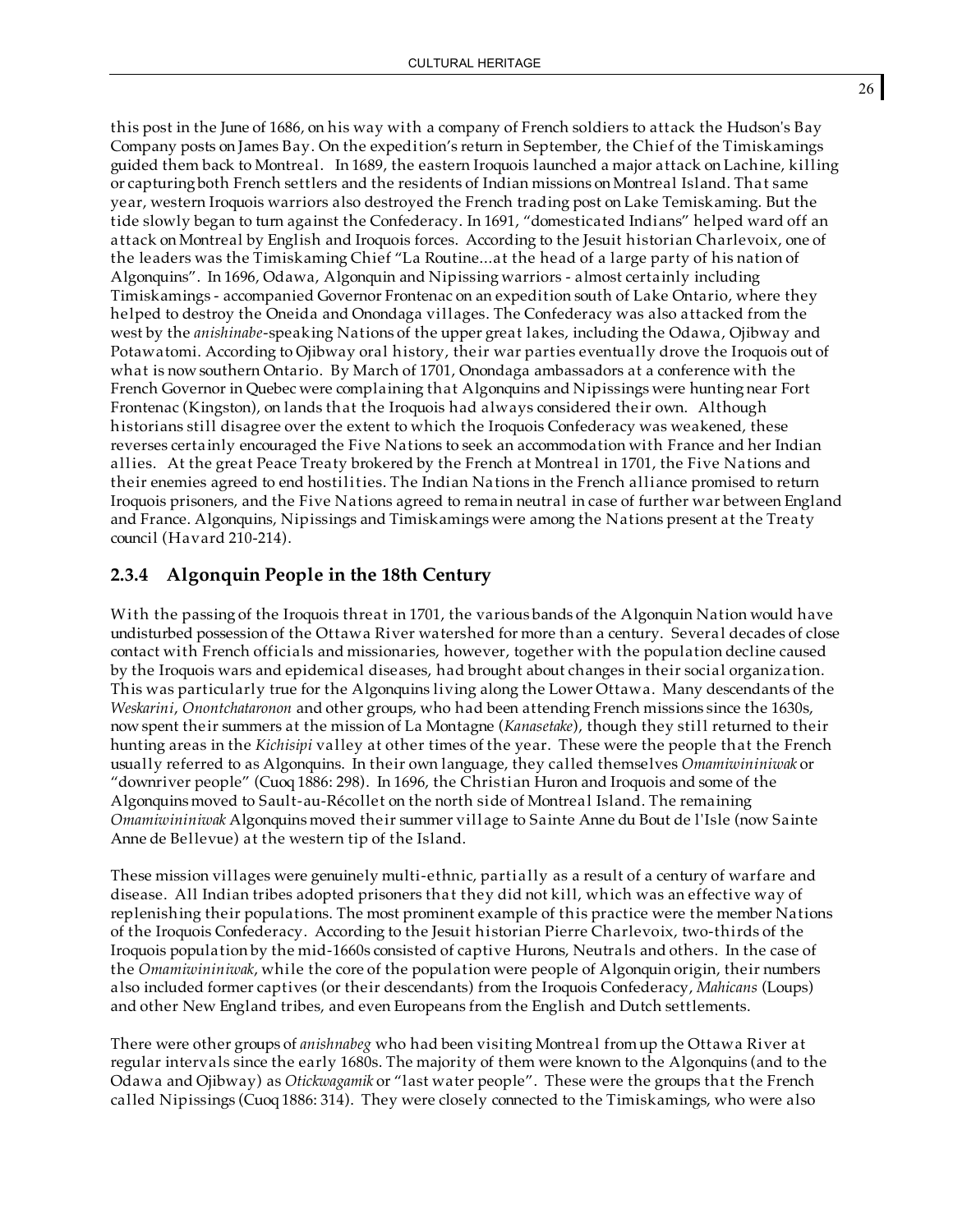making frequent visits to Montreal in this period, and who were sometimes known to the Algonquins as *Nopiming daje inini* (literally, inland people/gens des terres) and *Machakandiby* (round heads/Têtes de Boule). Those terms were also applied to the various Algonquin-speaking bands living along the Upper Ottawa. At some point in the 1690s, the Nipissings and Timiskamings had established a summer village on l'Ile aux Tourtes (Pigeon Island), directly opposite Ste Anne de Bellevue, where several French merchants were located. These merchants, who belonged to the extended d'Ailleboust and Guillet families, had formerly operated several posts on the Upper Ottawa, including Fort Coulonge and the *fort des français* on Lake Temiskaming. French officials had refused to reopen the Temiskaming trade after the Iroquois sacked the post in 1689, mainly because other Montreal merchants had complained (rightly) that it diverted canoe parties that would otherwise have come down to the St Lawrence colony to trade. In 1704, the Sulpicians opened a new mission at Ste Anne, and one or two years later the local Seigneur, Philippe de Rigaud (then the Governor of Montreal) built a fort and trading post on Isle aux Tourtes, which became known in the *anishnabe* language as *Aouanagassing*. Unlike the *Omamiwininiwak* Algonquins, however, the Nipissings and Timiskamings were not really Christians. The parish registers for the Sulpician mission show numerous infant baptisms, but even as late as 1720, most adult Nipissings and Timiskamings (including the Timiskaming Chief *Routin*) remained unbaptized. Thus, it was not religion that attracted them to the Montreal region, but rather the pragmatic benefits of the French alliance, which included gifts from the Crown, the services of blacksmiths and other tradesmen, and continued access to trade goods.

In 1717, the King of France granted the Seminary of Saint-Sulpice a new seigneury on the north shore of the Lake of Two Mountains because the Sulpicians were anxious to move their Indian missions away from the perceived bad influence of European settlers. By 1721 they had persuaded the 150 Iroquois, Huron and Algonquin warriors and their families then living at Sault-au-Récollet, as well as the Alqonquins from Ste Anne du bout de l'Isle, to relocate. The Algonquins formed one village, the Iroquois and Hurons another. The Iroquois dubbed the new Mission *Kanesatake*, the Mountain, in memory of the original mission onMontreal Island. The Algonquins called it *Oka*, or pickerel (walleye), presumably because of the fishery there. The Nipissings and Timiskamings at Ile aux Tourtes, however, did not join the new mission, because their practical requirements were now being met elsewhere. In 1720, Governor de Vaudreuil reopened the Temiskaming trade. He did so in order to retain the loyalty of the Timiskamings and Nipissings who, as it turned out, had also been trading with the English merchants of the Hudson's Bay Company on James Bay for over twenty-five years. The concession holder, the Ste Anne merchant Paul Guillet, was not allowed to trade along the Lower Ottawa River, but he did have the right to go to Lake Nipissing or Manitoulin Island to get corn or other provisions.

The original licence Guillet received from the Governor authorized him to trade with "the Indians of the said post of Temiskaming" as well as "those of the same nation" on Lakes Wanapitei, Temagami, Kipawa, Barriere and Abitibi. All of these places are within the area mapped in 1725 as the Timiskaming fur trade district, which extended on the west from the entrance to the French River at Lake Nipissing, to the Lièvre River in the east. Wanapitei Lake is just west of the Sturgeon River, which flows into Lake Nipissing, as does Lake Temagami, which has another outlet which drains eastward into the Ottawa River system. Lakes Kipawa and Barriere are also part of the Ottawa watershed. There are modern First Nations associated with all of these lakes (as well as other lakes in the same region). And the members of these First Nations are all *anishnabeg*, though those living in Ontario are now called Ojibways, and those in Quebec are called Algonquins. A testament to the importance of the fur trade in the Upper Ottawa Valley is the fact that the trading location Paul Guillet established in 1720 (now the Fort Témiscamingue National Historic Site) was occupied continuously until the early 1900s, when its business was transferred to the nearby town of Ville Marie.

Even after the reopening of the Temiskaming trade, many Nipissings continued to come down to Montreal at regular intervals. So did at least a few of the Timiskamings. By 1736, the *Otickwakamik* or Nipissings had established a small summer village at Oka, adjacent to those of the Algonquins and the Huron-Iroquois, though they also maintained their longstanding village at the mouth of the Sturgeon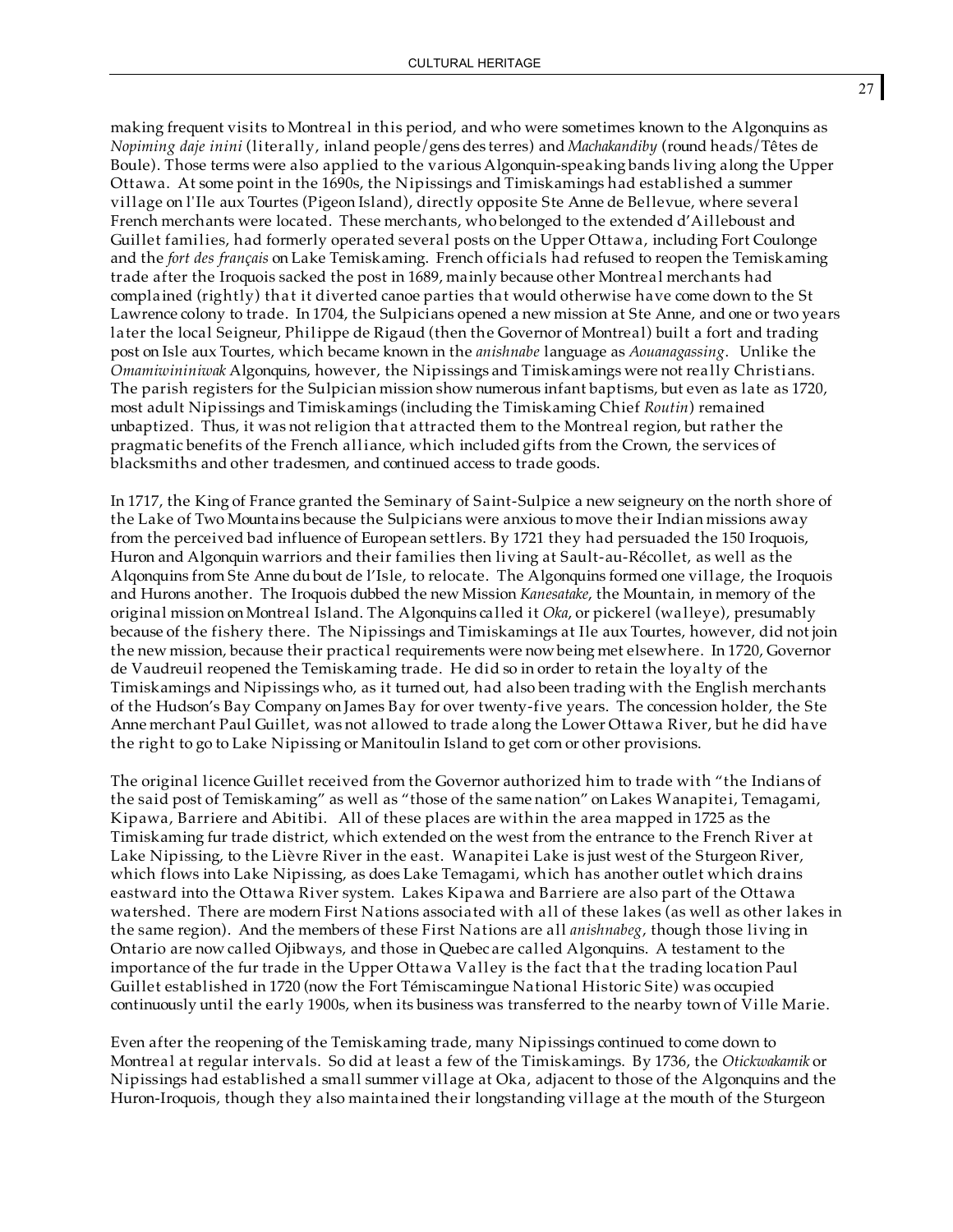River on Lake Nipissing. All of these groups sided with France during the Seven Years War (1756- 1763). They were part of an alliance known as the Seven Nations (or Seven Council Fires) of Canada, which also included the Christian Iroquois, Huron and Abenaki. The Nipissings, who considered themselves the senior members of the alliance, were renowned for their ferocity as warriors. As the westernmost members, they also acted as intermediaries between the neighbouring great lakes confederacy (which included the Odawa and Ojibway Nations, among others), the rest of the Seven Nations, and the French. The Nipissings and Algonquins were the last to abandon the French colony as British forces descended onMontreal in the summer of 1760. In August, at a treaty council held at Swegatchy or Oswegatchie (now Ogdensburg, New York), the Seven Nations<sup>8</sup> agreed to remain neutral. In September of that year, shortly after the surrender of New France, the Seven Nations met in council with the British and their Iroquois allies. Under the terms of the resulting Treaty of Kahnawake, the Seven Nations (including the Algonquins and Nipissings) agreed to join the Six (formerly Five) Nations Iroquois in one large alliance in the British interest. The parties promised one another mutual support in time of war, and, among other measures, the British agreed to protect Indian rights to their villages and hunting grounds, and promised a free and open trade with English-speaking merchants.

Not all of France's former allies were in favour of peace. The Indian nations of the Ohio valley and Great Lakes regions, who were angry that Anglo-American settlers had spilled across the Alleghany Mountains into territories protected by Treaty, attacked British outposts in the spring and fall of 1763. Under the leadership of the Odawa chief Pontiac, the hostile tribes captured the important British fort of Michilimackinac at the straits between Lakes Huron and Michigan, as well as a number of smaller posts. They also laid siege to the British garrison at Detroit for several months in 1763-64, though they were ultimately unsuccessful. The British relied on the Seven Nations of Canada, particularly the Nipissings, to act as peace emissaries, advising the hostiles of the definitive Peace Treaty with France, signed in February of 1763, and the terms of the 1760 Treaty at Kahnawake. British officials had already been developing legislation to deal with the territory recently acquired from France, but it was the crisis provoked by the Pontiac War that spurred the Crown to issue a Royal Proclamation on 7 October 1763. This famous Proclamation (still part of the Constitution of Canada) banned non-native settlement not only in the continental interior but on all unceded Indian land within the colonies, and ordered unauthorized settlers removed. Colonial governments were forbidden to pass patents or warrants of survey for unceded lands. If an Indian Nation was prepared to dispose of land within an area open for settlement, such land could only be ceded to the Crown at a public meeting called for that purpose. Private purchases by third parties were strictly forbidden. At the Treaty of Niagara held in July and August of 1764, which formally ended the Pontiac War, British officials formally, read out the terms of the Royal Proclamation, and it thereby, became part of the Treaty relationship between the Crown and the Indian Nations. Algonquins and Nipissings attended the Niagara Treaty Council as members of both the Seven Nations and the Great Lakes Confederacies.

The Royal Proclamation of 1763 also created three new colonies within former French territory in North America. One was the Province of Quebec (the others were East and West Florida). Quebec's boundaries were not very extensive. They included the St Lawrence valley, parts of present eastern Ontario and the Lower Ottawa Valley between Lake Nipissing and Montreal. Unlike the Anglo-American colonies to the south, however, Quebec was not a settlement colony, nor was it intended to be one. Few Anglo-Americans, apart from a handful of merchants, came north after the War, and the French-speaking population was largely confined to the seigneuries along the St Lawrence. The Ottawa Valley was off limits to most residents of the province. Even fur traders required a pass to travel above Carillon. The Algonquins and Nipissings, as well as the other *anishnabeg* living both within and outside the boundaries of the Province, considered that the land was theirs. The trader Alexander Henry found this out in September of 1761, when he was on his way from Montreal to Michilimackinac. Traveling on Lac des Chats near present Arnprior, he met a party of Algonquins who were traveling to Lake of Two

<sup>&</sup>lt;sup>8</sup> For a detailed discussion of the fluctuating membership of the Nine (later Seven) Nations of Canada, see Jean-Pierre Sawaya, *La Fédération des Sept Feux de la Vallée du Saint-Laurent.* Québec: Septentrion, 1998.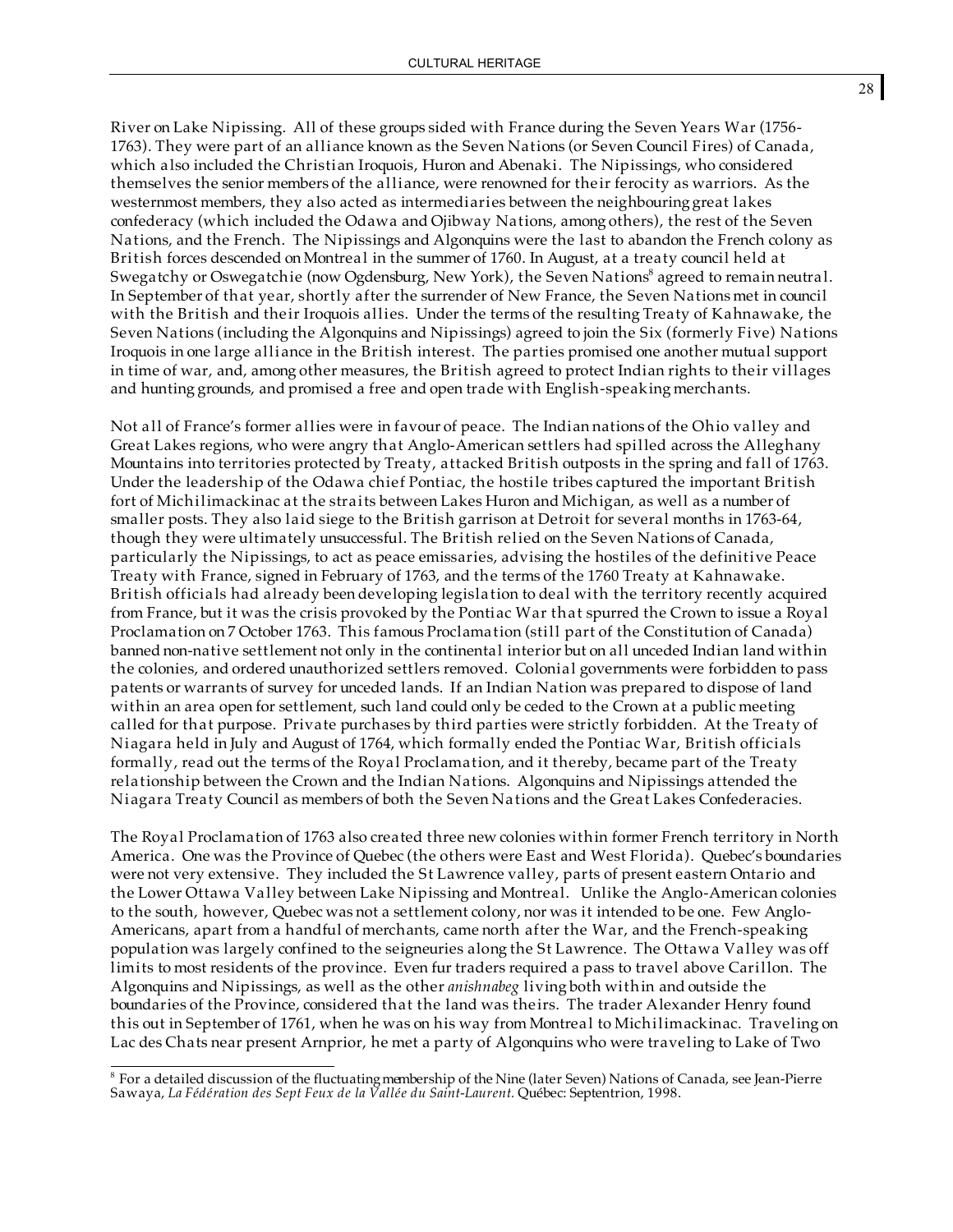Mountains with their hunt. Henry learned that these people, "claim all the lands on the Outaouais, as far as Lake Nipisingue; and that these lands are subdivided, between their several families, upon whom they have devolved by inheritance. I was also informed that, they are exceedingly strict, as to the rights of property, in this regard, accounting an invasion of them as an offence, sufficiently great to warrant the death of the invader" (Henry 22-23). The Algonquins and Nipissings enforced their tenure in a number of ways. In the early 1770s, for example, angry that traders were bringing liquor into their hunting grounds, young men from the two villages began stopping canoes arriving at Lake of Two Mountains and emptying out the offending casks.

Quebec did not become a settlement colony until after the American Revolutionary War, but even then, there was little pressure on the Ottawa Valley. In 1774, the province's boundaries had been extended all the way to the Ohio and Mississippi Rivers, ostensibly to provide civil government for several interior French enclaves (like Detroit), but also as a way for Imperial officials to keep Anglo-American settlers away from the Indian Nations. That policy, however, turned out to be a primary cause of the Revolution, as Anglo-American "liberty boys" refused to recognize either Imperial or Quebec authority. By the end of the War, thousands of Loyalist refugees had fled north to Quebec and were searching for land to replace the properties they had lost south of the new border. Beginning in 1780, the Imperial Crown entered into a series of treaties for lands in what was then Quebec. This treaty-making process would continue for another one and a half centuries, eventually covering almost all of what is now Ontario, as well as much of western and northern Canada. To the extent that records have survived, these early land cession treaties were negotiated in accordance with the principles of the Treaty alliance, and the rules codified in the Royal Proclamation of 1763 and subsequent statutes and regulations. Early agreements in 1783 and 1784 covered parts of present eastern Ontario between Gananoque and Carillon. One of the participants was an Algonquin Chief from Lake of Two Mountains. But there was little interest in any other portions of the Ottawa Valley, which were considered far too remote for settlement. Most Loyalists took up land in the Eastern Townships, or along the upper St Lawrence River and the north shores of Lakes Erie and Ontario. It was agitation from English-speaking settlers in the latter regions that led the British government to divide Quebec in 1791 into the Provinces of Upper and Lower Canada.

By the later 18th century (and quite probably earlier), the people of the Ottawa River watershed known variously as Algonquins, Nipissings, Timiskamings and Têtes de Boule had developed dual identities. Many of them, particularly along the Lower Ottawa, were Christians, with strong ties to the Algonquin and Nipissing mission villages at Lake of Two Mountains (Oka). But these very same people also belonged to traditional bands which had numerousmembers who were not Christian and who rarely (if ever) visited Lake of Two Mountains. These traditional bands occupied the watersheds of the various rivers flowing into the Ottawa on both sides, such as the Quinze, the Montreal, the Mattawa, the Petawawa, the Madawaska, the Dumoine, the Coulonge and the Gatineau. As an example, the present members of the Wolf Lake (formerly Dumoine) First Nation, can trace their ancestry in almost equal parts to non-Christian *anishnabeg* living on the upper Dumoine and Kipawa Rivers in the 18th century, and to *Otickwagamik* (including several prominent Chiefs) from the Nipissing village at Lake of Two Mountains.

For most of the year, the members of these traditional bands lived in their hunting grounds. Even the Christians only resided at Lake of Two Mountains between June and (at the latest) September. Over the course of the other nine or ten months, they shared the same seasonal round as their fellow band members. The Nipissings in particular, who lived the furthest up the valley, were frequently absent, only coming to the mission village at two or three year intervals to have their children baptized. The seasonal round of resource harvesting activities is largely reflected in their names for the months of the year, as can be seen in the following lunar calendar provided by J.A. Cuoq (1821-1898), a Sulpician missionary from Lake of Two Mountains (Cuoq 1893: 140).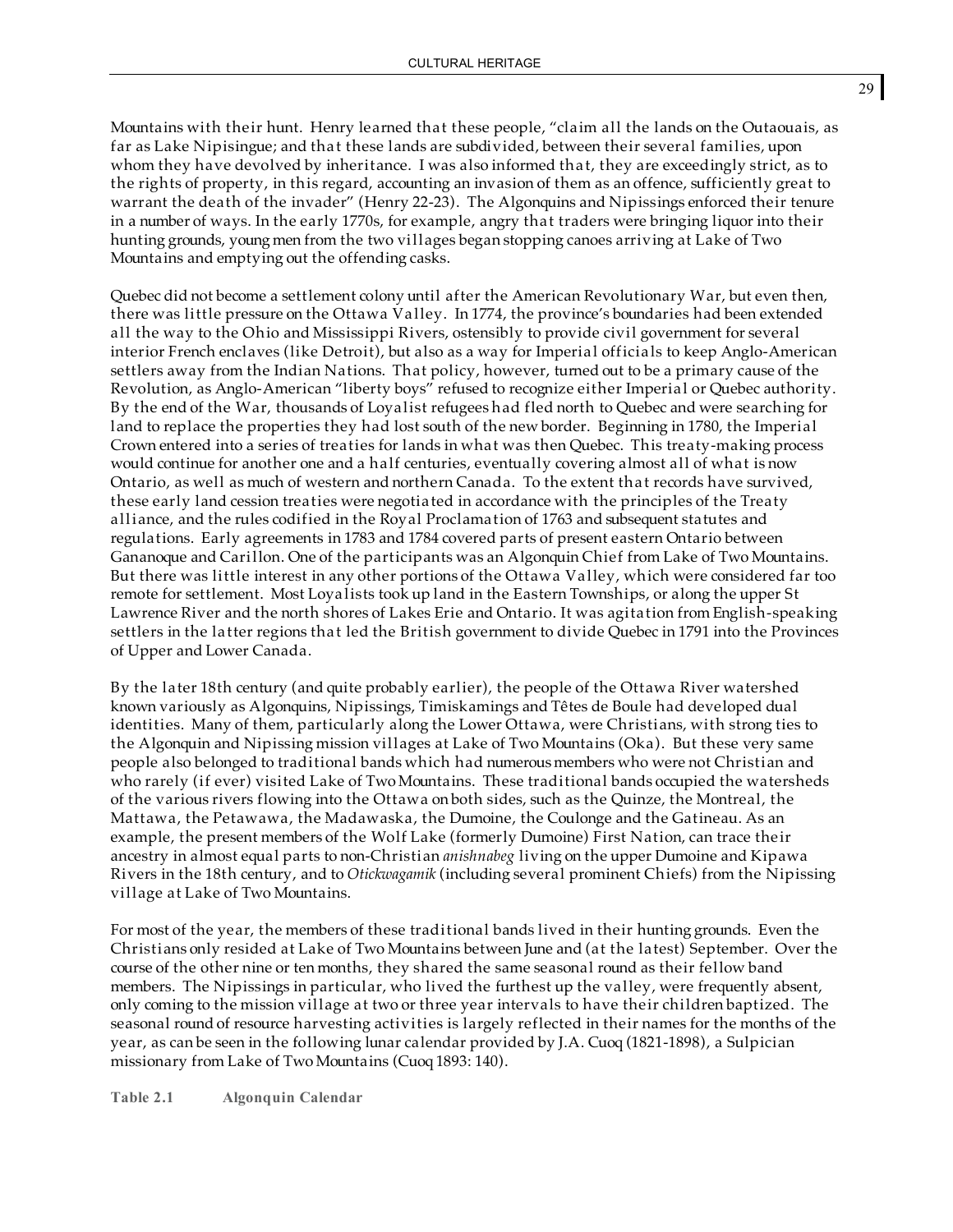| Algonquin name     | Meaning                      | Month     |
|--------------------|------------------------------|-----------|
| Kenozitc kizis     | Long moon month              | January   |
| Akakwidjic kizis   | Groundhog month              | February  |
| Nika kizis         | Goose month                  | March     |
| Kawasikototc kizis | Breaking up of the ice month | April     |
| Wabikon kizis      | Flower month                 | May       |
| Otehimin kizis     | Strawberry month             | June      |
| Miskwimin kizis    | Raspberry month              | July      |
| Otakakomin kizis   | Blueberry month              | August    |
| Kakakone kizis     | Hulling corn (harvest) month | September |
| Namekos kizis      | Trout month                  | October   |
| Atikameg kizis     | Whitefish month              | November  |
| Piticipipon kizis  | Beginning of winter month    | December  |

The anthropologist Frank Speck obtained the identical calendar from residents of the Timiskaming Reserve in 1913. According to Dr Speck, there were very slight differences in the calendar used by the neighbouring *Tima'gami anicena'bi* (Temagami First Nation) in Ontario. There, February was *Mako'ns gizis* or "little cub month" and May was *Name'bin gizis* or "Sucker spawning month". The period from late November to February, shown as "winter" on the calendar, was the primary hunting and trapping season. October and November were prime fishing months, when first trout, then whitefish, spawned. Geese (and other migratory waterfowl) were usually hunted in March, on their return northward. Berries of various kinds were gathered in June, July and August. The reference to "corn hulling" (September) shows that the Algonquins still practised agriculture.

According to the ethnological literature, Algonquin and other *anishnabeg* (such as the Ojibway) were organized in bands, and the band, not the tribe or nation was the land-holding group. At the time of his 1913 fieldwork, Frank Speck found that the traditional Algonquin way of life had declined considerably over the previous half-century, as the pressure of settlement and resource development had led many Band members to take up farming and logging. Nevertheless, he was able to obtain considerable detail about life in previous generations. He also discovered that the bands living both to the east and west of Timiskaming were much more traditional. In his report, published in 1915, Dr Speck states that extended families were the building blocks of Algonquin bands. And land use was the key to Algonquin social and political organization. Watersheds were the basic unit of traditional land management, serving as boundaries for family, band and tribal territories. Rivers and lakes were the "highways" Algonquin people used to travel around their territory.

#### **2.3.5 Algonquin People in the 19th Century**

The development pressure that Frank Speck mentioned in a report was a product of the 19th century. Until about 1803, the government of Lower Canada had respected Indian title (as the government of Upper Canada would continue to do). The government would not issue patents or warrants of survey for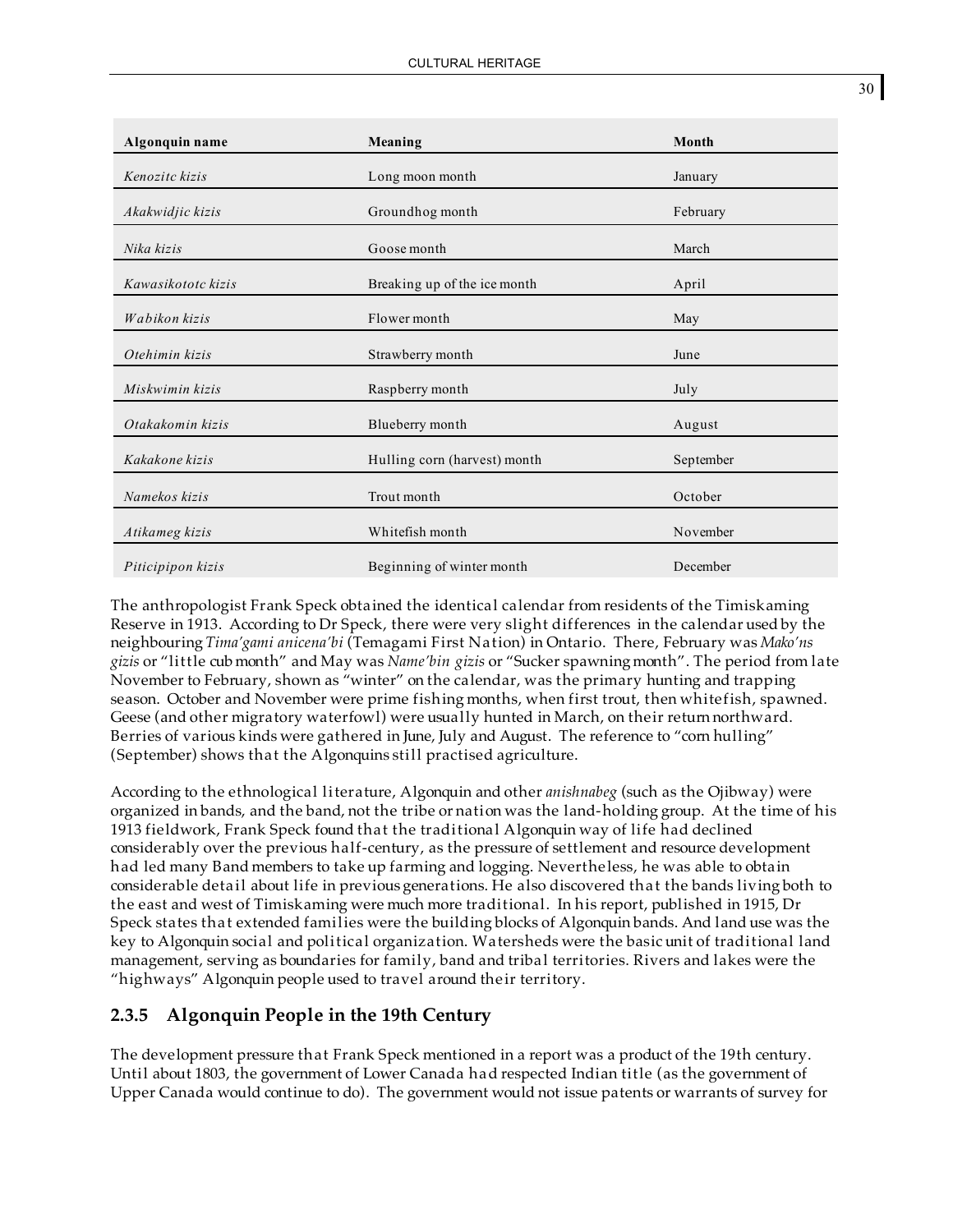lands that were still in the possession of their Indian proprietors. But around the time of Philemon Wright's settlement of Hull Township, which was the first serious development in the Ottawa Valley, local authorities changed their attitude. The Algonquins and Nipissings had objected to the presence of settlers, but Wright later claimed that government officials had helped him assert his title. In fact, there was a division of authority within the colonial administration. The settler government was responsible for lands and resources. But Indian Affairs was an Imperial responsibility, and Indian Department officials were not answerable to the government of Lower Canada. Particularly after 1820, as settlement and lumbering slowly proceeded up the Ottawa Valley, the Algonquins and Nipissings of Lake of Two Mountains lodged continuous protests with the Indian Department, who would convey their complaints to the local executive, who would generally ignore the protests. The Algonquins and Nipissings did, however, make their own arrangements with local settlers, requesting and receiving rental payments, particularly for islands in the Ottawa River. For almost thirty years, the Indian Department acknowledged the validity of those rents, and even collected them on occasion. But the government of Lower Canada refused to recognize them, and proceeded to survey and patent lands without consideration for Indian claims. This process accelerated when Lower and Upper Canada were combined in 1840 to form the Province of Canada.

Beginning in the late 1840s, a number of Algonquins and a few of the Nipissings moved their summer residence from the mission village at Oka to *Kitigan Zibi* (River Desert), a tributary of the Gatineau River which had always been part of their winter hunting grounds, and began petitioning the government of the province of Canada for title. Oblate missionaries also urged the government to set aside these lands as an Indian Reserve, and this was done by statute and executive order in the period 1851-53. That reserve came to be known as *Maniwaki*, or "Mary Land" in the *anishinabe* language. The Oblates also pressed simultaneously for the creation of a reserve at the head of Lake Temiskaming, where they hoped to form a mission for the many traditional bands who lived on the Upper Ottawa and in the neighbouring Hudson's Bay Company territory. What is now the Timiskaming Indian Reserve would also be created by statute and executive order in 1851-53.

But although the government styled the reserves at River Desert and Timiskaming as places of residence for all the Nipissings and Algonquins, as well as other bands in the Upper Ottawa Valley, this solution was overwhelming rejected by the majority of Algonquin-speaking people. For the most part, the only people who had settled at River Desert and Timiskaming by 1900 were members of traditional bands whose hunting grounds already included those reserves, or who lived in the immediate neighbourhood. Even after 1851, the Algonquins and Nipissings of Lake of Two Mountains continued to press for protection of their traditional territories and to have reserve lands set aside at Oka. And if that was not possible, then they wanted Calumet and neighbouring islands on the Ottawa River set apart as a reserve for them.

Beginning in the 1860s, in response to the overwhelming wave of settlement and resource development which was then sweeping over the Ottawa Valley, individual Algonquin and Nipissing bands began to press for reserve lands within their own traditional territories. In the 1840s, for example, the Algonquin Chief Pierre Shawanepinesi was petitioning for a reserve for his band in Bedford Township north of Kingston. Land was set aside to become an Indian Reserve, but was then withdrawn due to lumbering interests. Other Nipissings and Algonquins wanted a reserve around their summer village at Golden Lake on the Bonnechere River, within winter grounds that they had been occupying since at least the late eighteenth century. These lands would later become the Golden Lake Indian reserve. Most bands, however, were not as successful. After 1867, the *anishnabeg* of Grand Lac and Barriere Lake petitioned the government of Canada for reserve land at their respective localities and began clearing land. So did the Algonquin people who lived along the Kipawa River drainage, including ancestors of the Eagle Village and Wolf Lake First Nations, who began clearing land both on Kipawa Lake and at nearby Grassy Lake in the early 1870s. But none of these groups succeeded in having their land and resource rights protected. Apart from the Algonquins living on the Reserves at Timiskaming, River Desert and Golden Lake, the governments of Canada, Ontario and Quebec, like the colonial governments

31